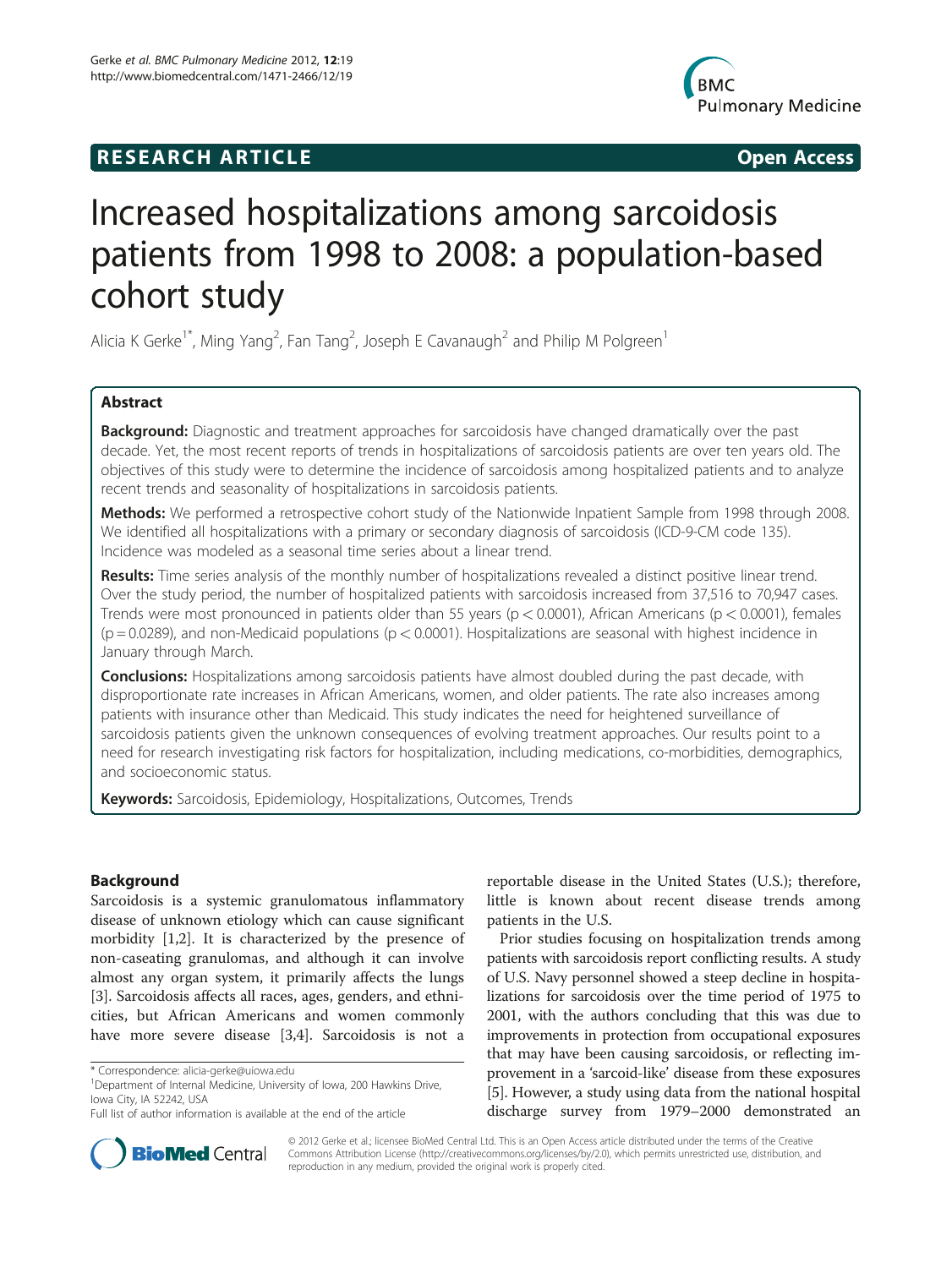increase in hospitalizations; women and African Americans had the highest frequency of hospitalization [\[6\]](#page-5-0).

Since these studies were published, diagnostic and treatment approaches have changed dramatically. More sensitive imaging technologies to detect and monitor organ involvement are now available, and increased use of immunosuppressive alternatives to prednisone (such as methotrexate, leflunomide, azathioprine, and infliximab) has altered clinical management over recent years [\[7](#page-5-0)-[13](#page-5-0)]. Despite changing treatment and clinical strategies, there are no published data reporting hospitalization trends and outcomes in sarcoidosis patients over the past ten years in the United States. This type of epidemiologic information is important to assess the burden of this disease over time, particularly in light of a recent study indicating that overall mortality in sarcoidosis patients may be increasing [\[14](#page-5-0)].

The goal of this study was to determine the incidence of sarcoidosis among hospitalized patients and to analyze the recent trend in hospitalizations among patients with sarcoidosis. We also examined demographics, hospital mortality, length of stay, and seasonal disease patterns.

## Methods

All data were extracted from the Nationwide Inpatient Sample (NIS), the largest all-payer database of national hospital discharges in the United States. The purpose of the NIS is to specifically identify, track, and analyze national trends in healthcare utilization, access, charges, quality, and outcomes. It is maintained as part of the Healthcare Cost and Utilization Project by the Agency for Healthcare Research and Quality (AHRQ) and contains data from a 20 % stratified sample of nonfederal acute hospitals [\[15](#page-5-0)]. This sample includes academic medical centers, community hospitals, general hospitals, and specialty hospitals. It excludes longterm care facilities and rehabilitation hospitals. To adjust for yearly changes in the sample, we applied the weights provided by the AHRQ [\[15](#page-5-0)]. The study investigators obtained approval for use of this database from AHRQ/HCUP by submission of a data use agreement. This is a de-identified dataset and our IRB has determined that this study is not human subjects research. We first identified all hospitalizations during the period from 1998 through 2008 during which a primary or secondary diagnosis of sarcoidosis was received. For case ascertainment, we used the International Classification of Diseases, 9<sup>th</sup> Revision, Clinical Modification (ICD-9-CM) code 135. We then aggregated all cases of sarcoidosis by month to produce a national sample of cases of sarcoidosis over time. Cases of sarcoidosis were assigned to a calendar month on the basis of the date that the patient was admitted to the hospital. The numbers of sarcoidosis cases were further converted to incidence rates to account for the variation in total overall number of all hospitalized discharges in each month.

The yearly series for hospital mortality rate and average length of stay were also extracted to monitor the characteristics of sarcoidosis patients over time. For each year, the hospital mortality rate is defined as the number of deaths during hospitalization over the total number of sarcoidosis cases in that year.

We performed a time series analysis of the sarcoidosis rate over the study period. Specifically, we built a seasonal autoregressive integrated moving average (SAR-IMA) model, which accounted for the serial correlation and allowed us to test for a potential trend and for seasonality in sarcoidosis incidence. After obtaining a suitable model for the national data, we then applied the same model structure to each sub-series stratified by the dichotomous variables age ( $\lt$  55 vs.  $>$  = 55), race (black vs. non-black), gender (female vs. male), and payer (Medicaid vs. non-Medicaid). We chose 55 years old as an age cut-off in order to capture the second bimodal peak of presentation of sarcoidosis patients in their 60's that has been previously noted in epidemiological studies [\[3](#page-5-0)]. In a similar fashion, we conducted a time series analysis of hospitalized patients with a primary diagnosis of sarcoidosis based on all the scenarios described above.

To determine if there was a trend in hospital mortality rate, we fit a logistic regression model with the year as the independent variable. Generalized estimating equations were used for parameter estimation and an autoregressive correlation structure was incorporated to account for the temporal association in the outcome. To investigate whether there was a trend in average length of stay, we fit an analogous linear regression model, assuming normality for the distribution of the outcome.

All statistical analyses were performed using R version 2.11.1 (R Foundation for Statistical Computing) and SAS 9.2 (Cary, North Carolina, USA).

## Results

Over the study period, the estimated number of hospitalized patients with sarcoidosis almost doubled from 37,516 cases in 1998 to 70,947 cases in 2008. Our time series analysis of the sarcoidosis incidence rate revealed a significant upward trend (Figure [1](#page-2-0)). Our final SARIMA model contained firstorder  $(p = 0.0155)$  and second-order  $(p = 0.0167)$  moving average terms, a first-order seasonal (period of 12) moving average term  $(p = 0.0169)$ , and an upward linear time trend  $(p < 0.0001)$ . Evidence of seasonality was provided by the test result of the seasonal moving average component. Based on the monthly distributions of the incidence rates from the detrended series, it appeared that January, February, and March were the peak months for sarcoidosis hospitalizations. The model showed no lack of fit based on the Durbin-Watson test  $(p = 0.4872)$  and an inspection of the autocorrelation function (ACF) and partial ACF of the residuals. The significant increase in the incidence rate was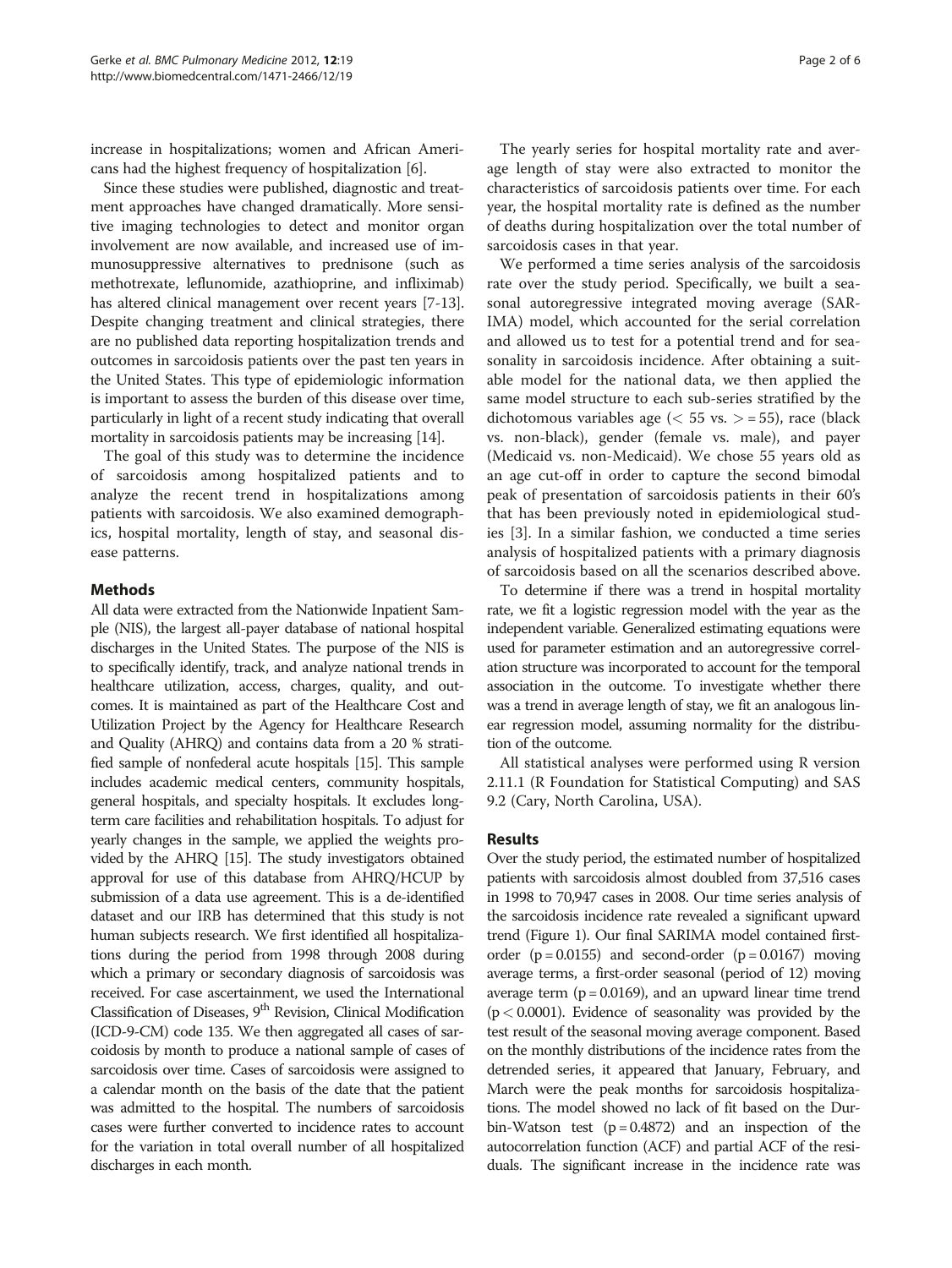<span id="page-2-0"></span>

confirmed in all sub-series stratified by age, race, gender, and payer (Table 1).

The same model structure was applied to analyze the monthly incidence rates due to primary diagnosis of sarcoidosis. The second-order moving average did not appear to be significant and thus was dropped from the model. The seasonal moving average and linear time trend were retained to provide statistical tests for potential seasonality and trend. The first-order moving average  $(p = 0.0467)$ remained in the final model, but the first-order seasonal moving average  $(p = 0.3195)$  and linear time trend  $(p = 0.7259)$  were no longer significant (Figure [2](#page-3-0)), indicating no observed seasonal variation or upward/downward trend in incidence rates due to primary diagnosis of sarcoidosis.

Again, the model showed no lack of fit based on the Durbin-Watson test  $(p = 0.4973)$  and an inspection of the ACF and partial ACF of the residuals. Similar results of linear trend tests were observed in sub-series stratified by race, gender, and payer (Table [2](#page-3-0)). However, for age we observed a significant decrease in the incidence rate  $(p = 0.0007)$  among the younger population (i.e., age  $<$  55).

We compared the slopes of linear trends between different sub-series stratified by age, race, gender, and payer. For the general sarcoidosis population (Table 1), we observed larger slopes among the older  $(p < 0.0001)$ , black ( $p < 0.0001$ ), female ( $p = 0.0289$ ), and non-Medicaid  $(p < 0.0001)$  sub-populations. For patients with a primary diagnosis of sarcoidosis, we also observed larger slopes among the older  $(p < 0.0001)$ , black  $(p = 0.1579)$ , female  $(p = 0.6824)$ , and non-Medicaid  $(p = 0.1552)$  subpopulations, although the difference in slopes is only significant for the two sub-series stratified by age.

Over the study period, we found significant downward trends in hospital mortality rate among both the general sarcoidosis population (trend estimate = −0.0359, modelbased  $SE = 0.0080$ ,  $p < 0.0001$ ) and patients with a primary diagnosis of sarcoidosis (trend estimate = −0.0661, model-based  $SE = 0.0168$ ,  $p < 0.0001$ ). A significant decrease in average length of stay was also observed for general sarcoidosis population (trend estimate = −0.0482, model-based  $SE = 0.0101$ ,  $p < 0.0001$ ), but not for patients with a primary diagnosis of sarcoidosis (trend estimate = 0.0110, model-based SE = 0.0132, p = 0.4047).

## **Discussion**

Our results show a dramatic increase in the number of overall hospitalizations of sarcoidosis patients in the U.S. between 1998 and 2008. We found the highest increase in the rate of hospitalizations among African Americans, females, older patients, and those with insurance other

| Table 1 Summary of linear trend tests for incidence rates of hospitalizations of patients with sarcoidosis (Nationwide |  |  |  |
|------------------------------------------------------------------------------------------------------------------------|--|--|--|
| Inpatient Sample, 1998–2008)                                                                                           |  |  |  |

|                     |         | <b>Trend</b> |             |           | <b>Difference</b> |             |
|---------------------|---------|--------------|-------------|-----------|-------------------|-------------|
|                     | Coef.   | Std. Err.    | P-Value     | Coef.     | Std. Err.         | P-Value     |
| Age: $< 55$         | 3.4783  | 0.3137       | $< 0.0001*$ | $-5.5510$ | 0.4182            | $< 0.0001*$ |
| Age: $> = 55$       | 9.0293  | 0.2766       | $< 0.0001*$ |           |                   |             |
| Race: Black         | 19.3509 | 1.4441       | $< 0.0001*$ | 15.0865   | 1.4535            | $< 0.0001*$ |
| Race: Non-Black     | 4.2644  | 0.1652       | $< 0.0001*$ |           |                   |             |
| Gender: Female      | 6.3568  | 0.3012       | $< 0.0001*$ | 0.8158    | 0.3735            | $0.0289*$   |
| Gender: Male        | 5.5410  | 0.2208       | $< 0.0001*$ |           |                   |             |
| Payer: Medicaid     | 1.7254  | 0.3425       | $< 0.0001*$ | $-5.2582$ | 0.4372            | $< 0.0001*$ |
| Payer: Non-Medicaid | 6.9836  | 0.2718       | $< 0.0001*$ |           |                   |             |

The linear time trend (monthly time index / 1000) is included in all models as a deterministic covariate. The difference is defined by the slope in the first category minus the slope in the second category.

\* indicates significance at 0.05 level.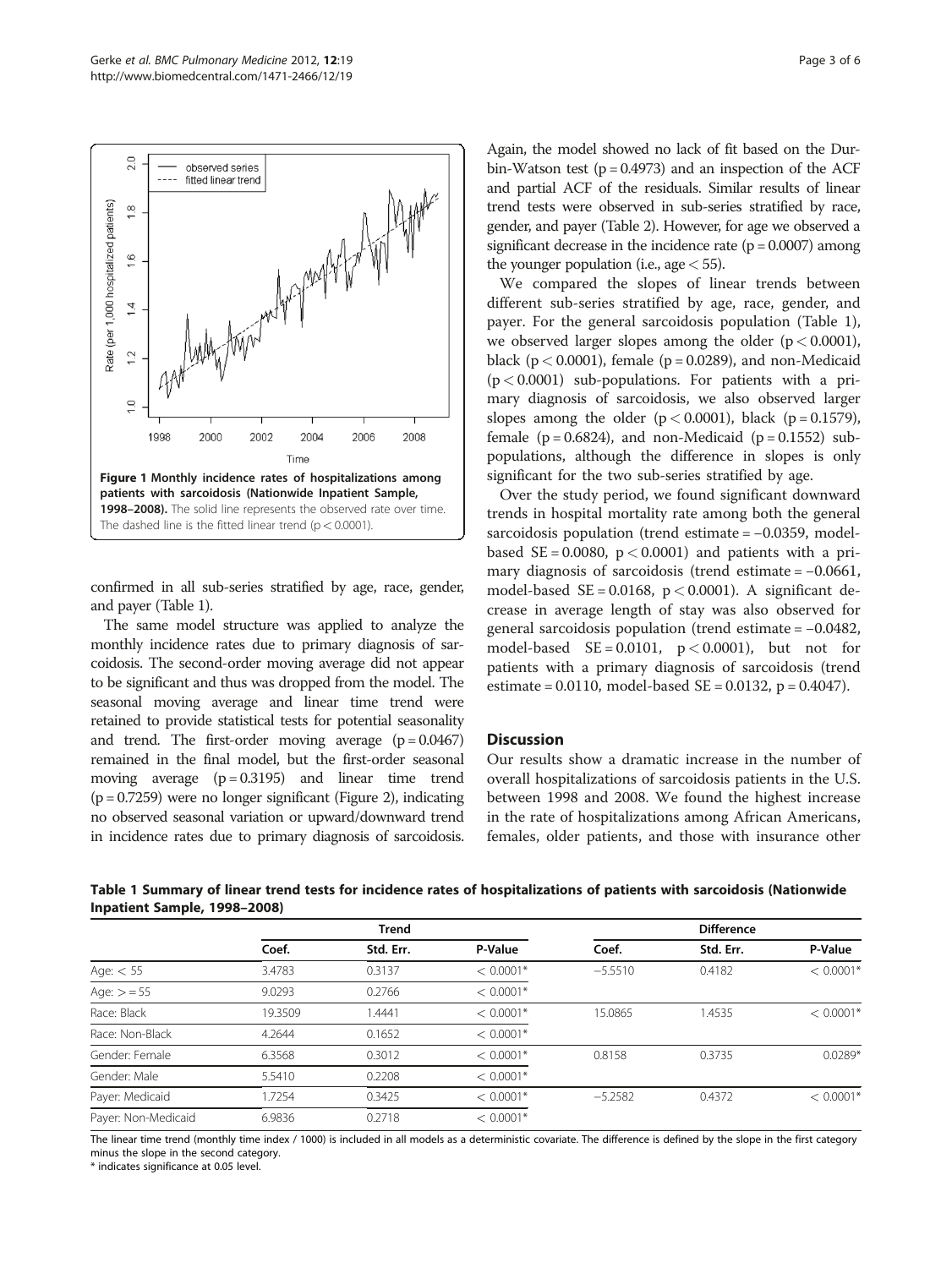<span id="page-3-0"></span>

than Medicaid. However, for those admitted with sarcoidosis listed as the primary diagnosis, the incidence was stable during the study period with no significant differences in trends between races, gender, or insurance status. Thus, it appears that this increasing trend is driven by admissions for people with sarcoidosis, rather than because of sarcoidosis.

Although sarcoidosis was first described over 100 years ago, the cause is still unknown, treatment is still controversial, and epidemiologic data are difficult to collect due to the rarity of the disease and diverse clinical presentations. Our findings are important as there are few published data on the burden of hospitalizations in this

disease in the past ten years. Our results clearly demonstrate that there is an increasing burden of inpatient medical care required by sarcoidosis patients, and that this trend is greater in older patients, women, and African Americans.

With respect to race, gender, and age, our results are similar to those published by Foreman et al who reported finding hospitalizations more frequently among females, older patients, and African Americans [\[6\]](#page-5-0). Sarcoidosis is generally more common in African Americans and women [[16](#page-5-0)-[18\]](#page-5-0). Also, African Americans and women tend to have more severe chronic disease and extrapulmonary involvement [\[3,4\]](#page-5-0). Differences in ascertainment and access to preventative and primary care may also be playing a role in this case of disparity of outcomes among African Americans [\[19](#page-5-0)]. Further, other investigators have reported that socioeconomic status plays a significant role in medical care and outcomes for patients with sarcoidosis [\[4\]](#page-5-0). In previous studies of sarcoidosis patients, less access to medical care has been associated with depression, and lower family income and lack of private or Medicare insurance is associated with increased severity of disease [[20](#page-5-0),[21](#page-5-0)].

In contrast to previous work, however, we found that patients with insurance other than Medicaid actually had a higher increase in the rate of hospitalization compared to Medicaid patients. We speculate that this difference may be due to differential practice patterns or access to care/travel issues between patients with Medicaid and those with alternative insurance. For instance, those with insurance may be receiving more aggressive immunosuppression with corticosteroids, potentially more use of costly immunosuppressive alternatives to prednisone (with increased risky side effects), more diagnostic procedures, or may be able to more easily access care (whether geographically or financially), thereby influencing treatment

|                     |           | <b>Trend</b> |             |           | <b>Difference</b> |             |
|---------------------|-----------|--------------|-------------|-----------|-------------------|-------------|
|                     | Coef.     | Std. Err.    | P-Value     | Coef.     | Std. Err.         | P-Value     |
| Age: $< 55$         | $-0.2604$ | 0.0770       | $0.0007*$   | $-0.6434$ | 0.0968            | $< 0.0001*$ |
| Age: $> = 55$       | 0.3830    | 0.0587       | $< 0.0001*$ |           |                   |             |
| Race: Black         | 0.5696    | 0.3495       | 0.1032      | 0.4970    | 0.3519            | 0.1579      |
| Race: Non-Black     | 0.0726    | 0.0412       | 0.0780      |           |                   |             |
| Gender: Female      | 0.0423    | 0.0698       | 0.5445      | 0.0406    | 0.0992            | 0.6824      |
| Gender: Male        | 0.0017    | 0.0705       | 0.9808      |           |                   |             |
| Payer: Medicaid     | $-0.1288$ | 0.1105       | 0.2438      | $-0.1776$ | 0.1249            | 0.1552      |
| Payer: Non-Medicaid | 0.0488    | 0.0583       | 0.4026      |           |                   |             |

Table 2 Summary of linear trend tests for incidence rates of hospitalizations due to a primary diagnosis of sarcoidosis (Nationwide Inpatient Sample, 1998–2008)

The linear time trend (monthly time index / 1000) is included in all models as a deterministic covariate.

The difference is defined by the slope in the first category minus the slope in the second category.

\* indicates significance at 0.05 level.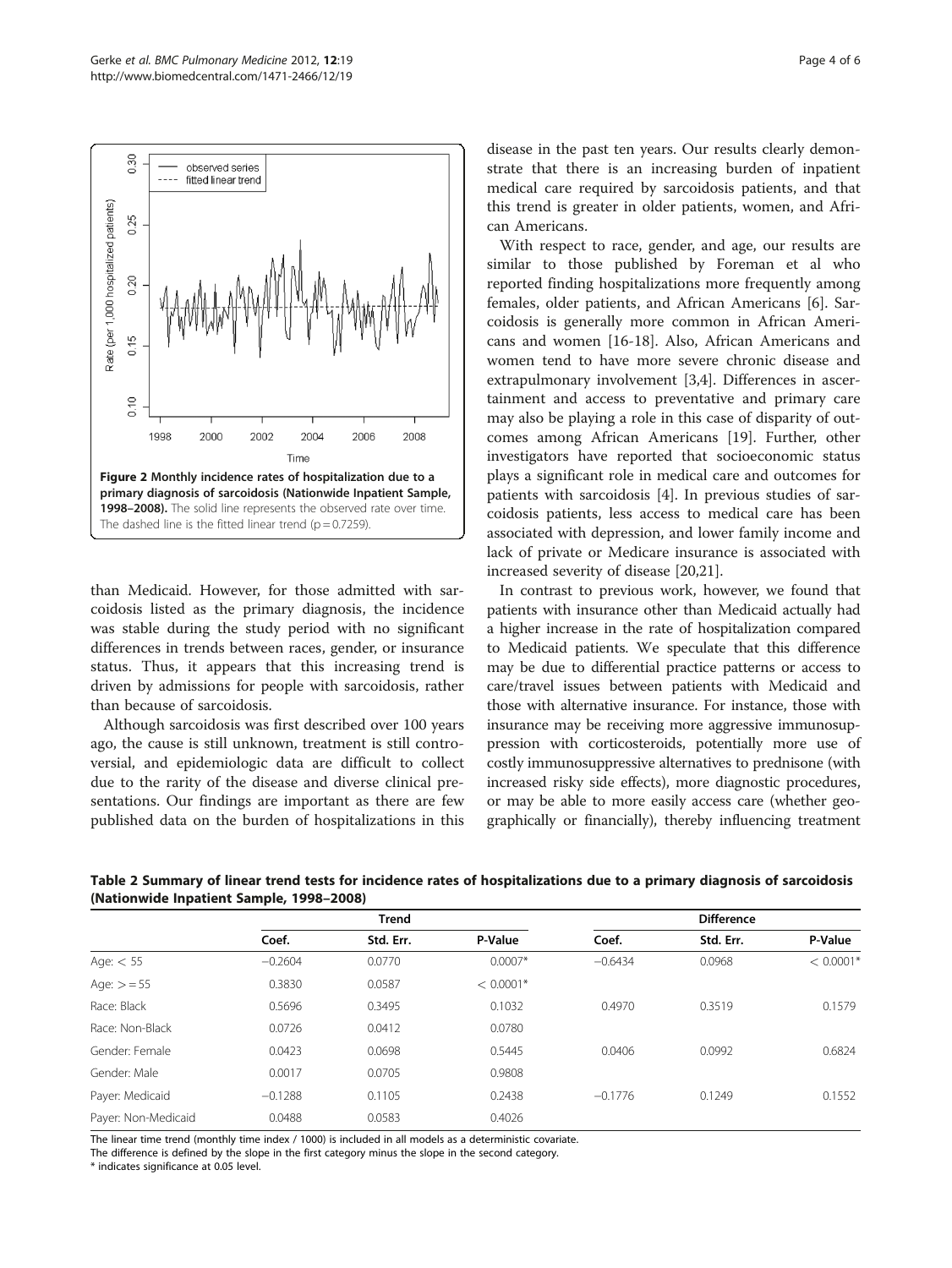and monitoring decisions by practitioners. Advancing radiographic imaging technology has also made it easier to find potential sarcoidosis cases and identify more subtle lung findings, which may have in turn led to more aggressive treatment approaches than in times of monitoring only with chest x-rays. Thus, the use of more sensitive imaging in insured populations may contribute to more aggressive immunosuppression.

Our hypothesis that the increase in hospitalizations is associated with more aggressive immunosuppressive treatments is further supported by the observation that hospitalizations with a primary sarcoidosis diagnosis are not increasing; increasing admission rates due to primary diagnoses other than sarcoidosis suggest that factors other than sarcoidosis itself are driving this trend. In addition, a recent retrospective study of healthcare utilization showed that sarcoidosis patients with greater corticosteroid use had a greater number of unscheduled emergency department visits [\[22](#page-5-0)]. Further support to our hypothesis is provided by the increasing body of literature showing that the widespread introduction of steroid-sparing immunosuppressive medications increases hospitalizations from other diseases, especially inflammatory bowel disease [\[23,24\]](#page-5-0).

Because other studies have suggested a seasonal peak of diagnosis of sarcoidosis cases in the early spring, we investigated the seasonality of hospital admissions among patients with a sarcoidosis diagnosis [[25,26](#page-5-0)]. Generally, seasonality of a disease or outcome implies that the driving force is an environmental influence, such as a seasonal viral infection or exposure. However, when we looked at patients specifically admitted for a primary diagnosis of sarcoidosis, we did not find any evidence of a seasonal pattern. We did find a seasonal pattern (peaking in January, February, and March) for admissions due to all causes. This could be associated with the timing of the influenza season. However, influenza cannot account for the dramatic eleven-year overall increase in the rate of hospitalizations of sarcoidosis patients. We performed further analyses to investigate whether the upward trend in sarcoidosis over the study period is still statistically significant after adjusting for influenza. This analysis was performed on the overall series and on the subseries comprised of patients 55 and older (data not shown). Specifically, we added a series representing national influenza activity as an explanatory variable in our seasonal ARIMA models for these series. In both models, the linear trend remains highly statistically significant (both p-values < 0.0001). Thus, adjustment for influenza does not impact the trend in sarcoidosis admissions.

There are several limitations to our study. First, a major limitation is that we use that we use administrative data, and do not have access to laboratory, radiographic or medication data. Second, we cannot confirm our hypothesis that immunosuppressive drugs are driving the change in epidemiology, nor can the coded diagnosis of sarcoidosis be confirmed. We also cannot report the burden of repeated hospitalizations. Due to the sampling design in the AHRQ database, there are no individual identifiers that can link patients across multiple admissions or over multiple years. Third, it is possible that medical advances are sustaining patients for longer, leading to increased number of hospitalizations that are not necessarily related to the severity or treatment of sarcoidosis. Fourth, it is also possible that subgroups with limited access to outpatient care (whether for financial or geographic reasons) may be admitted more frequently. Fifth, racial data in large databases may be missing or inaccurate. Last, it is possible that the increase in hospitalizations is due to an increase in the prevalence of sarcoidosis during the study period. However, hospitalizations specifically for a primary diagnosis have remained stable, suggesting that increased incidence of sarcoidosis is not the driving factor for hospitalization. The incidence in populations in the United Kingdom and Australia (both with similar incidence data to the United States) show that the diagnosis of sarcoidosis is not increasing over time [\[27,28\]](#page-5-0).

### Conclusion

This study highlights the need for heightened surveillance of sarcoidosis patients, as the requirement for inpatient care in this group is increasing. Our observations are important given the unknown implications of evolving diagnostic and treatment approaches over this period of time. Our results also point to a need for research investigating risk factors for hospitalization, including the effects of medications, co-morbidities, demographics, geographic patterns, socioeconomic status, and differing practice patterns.

#### Abbreviations

AHRQ: Agency for healthcare research and quality; ACF: Autocorrelation function; ICD-9-CM: International classification of diseases, 9th revision, clinical modification; SARIMA: Seasonal autoregressive integrated moving average; U.S.: United States.

#### Competing interests

The authors declare that they have no financial or non-financial competing interests.

#### Acknowledgements

None.

#### Author details

<sup>1</sup>Department of Internal Medicine, University of Iowa, 200 Hawkins Drive lowa City, IA 52242, USA. <sup>2</sup>Department of Biostatistics, University of Iowa, 105 River Street, Iowa City, IA 52242, USA.

#### Authors' contributions

AKG, the guarantor of the manuscript, contributed to the design of the study, was responsible for data collection and analyses, and contributed to the writing and revising of the first draft of the manuscript. MY was responsible for data analyses, and contributed to the writing and revising of the manuscript. FT was responsible for data analyses, and contributed to revising the manuscript. JEC contributed to the design of the study, data